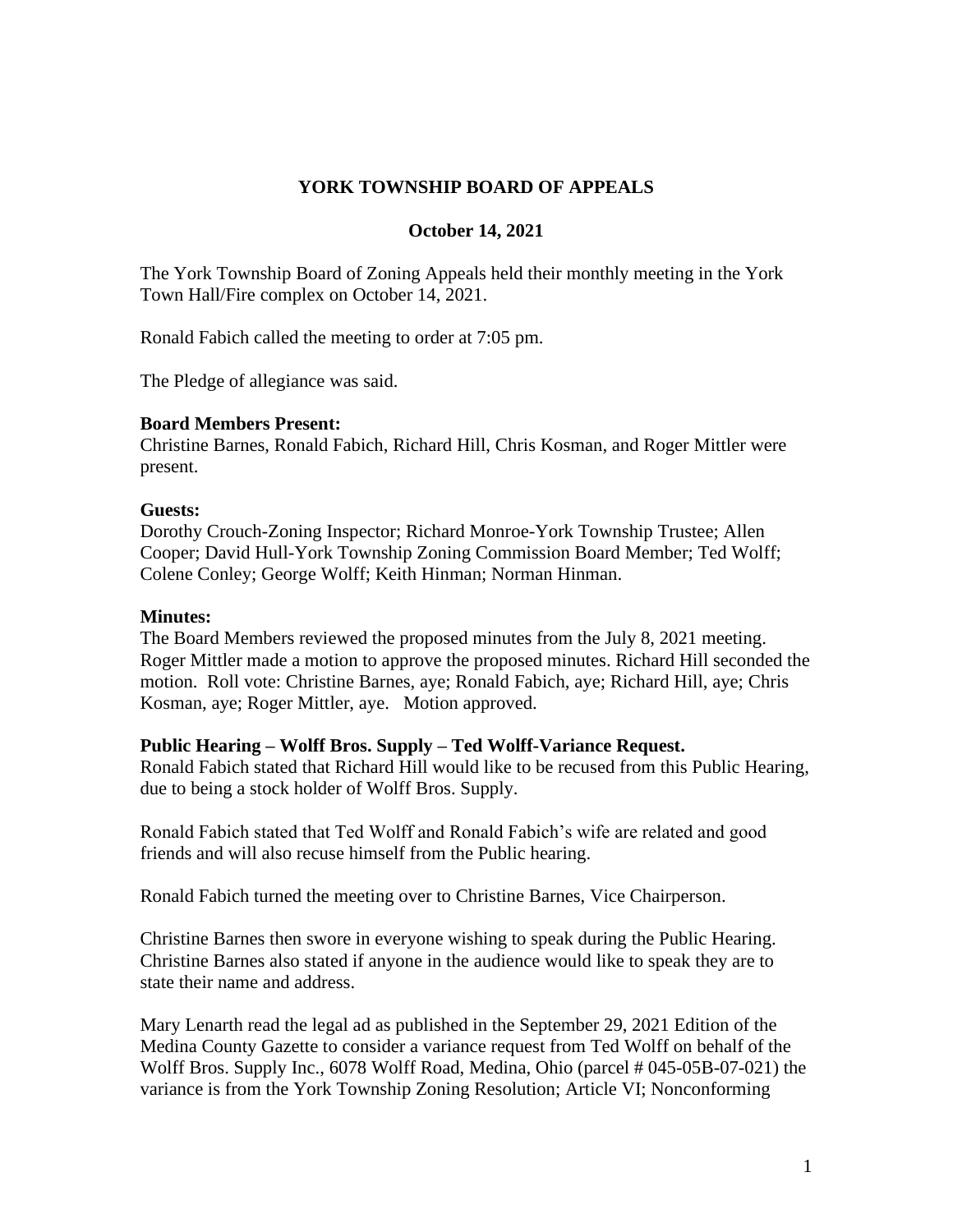Uses, Structures, and Lots; Section 602.04 Enlargement of Use and Section 603.01 Alterations or Enlargements.

Christine Barnes asked Ted Wolff if he would like to give the Board Members an overview of the plans for Wolff Bros. Supply Inc.

Ted Wolff stood introduced himself and explained he is the current acting President of Wolff Bros. Supply Inc.

Ted Wolff went on to explain Wolff Bros. Supply Inc. currently has about two-hundred, thousand (200, 000) square feet and about twelve, thousand (12,000) square feet is available on the original allotment for expansion.

Ted Wolff explained the application and expansion is to be used for warehouse space, staging supplies, and storage.

Roger Mittler asked if the additional warehouse space is primarily for staging and wire cutting. Ted Wolff answered that is the main reason.

Roger Mittler asked if there will be additional truck traffic. Ted Wolff answered there should not be a big jump in truck traffic; it has just been a steady increase over the years. Ted Wolff answered part of the space will be shipping and receiving.

Ted Wolff explained he does not feel there will be any more truck traffic; the trucks that take supplies to other location and exchange supplies; will be loaded and transported overnight; because the supplies have to be there ready for the customers. The public will not see most of the traffic.

Roger Mittler asked about how many commercial trucks (not Wolff Bros. Supply Inc.) come in and out of the property at 6078 Wolff Rd. Ted Wolff answered about fifteen (15) to twenty (20) at the most.

Roger Mittler asked how high the center point of the building is. Ted Wolff answered thirty-one (31) feet.

Roger Mittler and Chris Kosman discussed weight limits on county roads.

Chris Kosman asked about the future addition. Ted Wolff explained the addition.

Dorothy Crouch explained the application for the expansion is for both buildings.

Chris Kosman asked how far off of the property line is the expansion. Ted Wolff answered one-hundred eighteen (118) feet off of the property line.

Christine Barnes asked Ted Wolff to explain his variance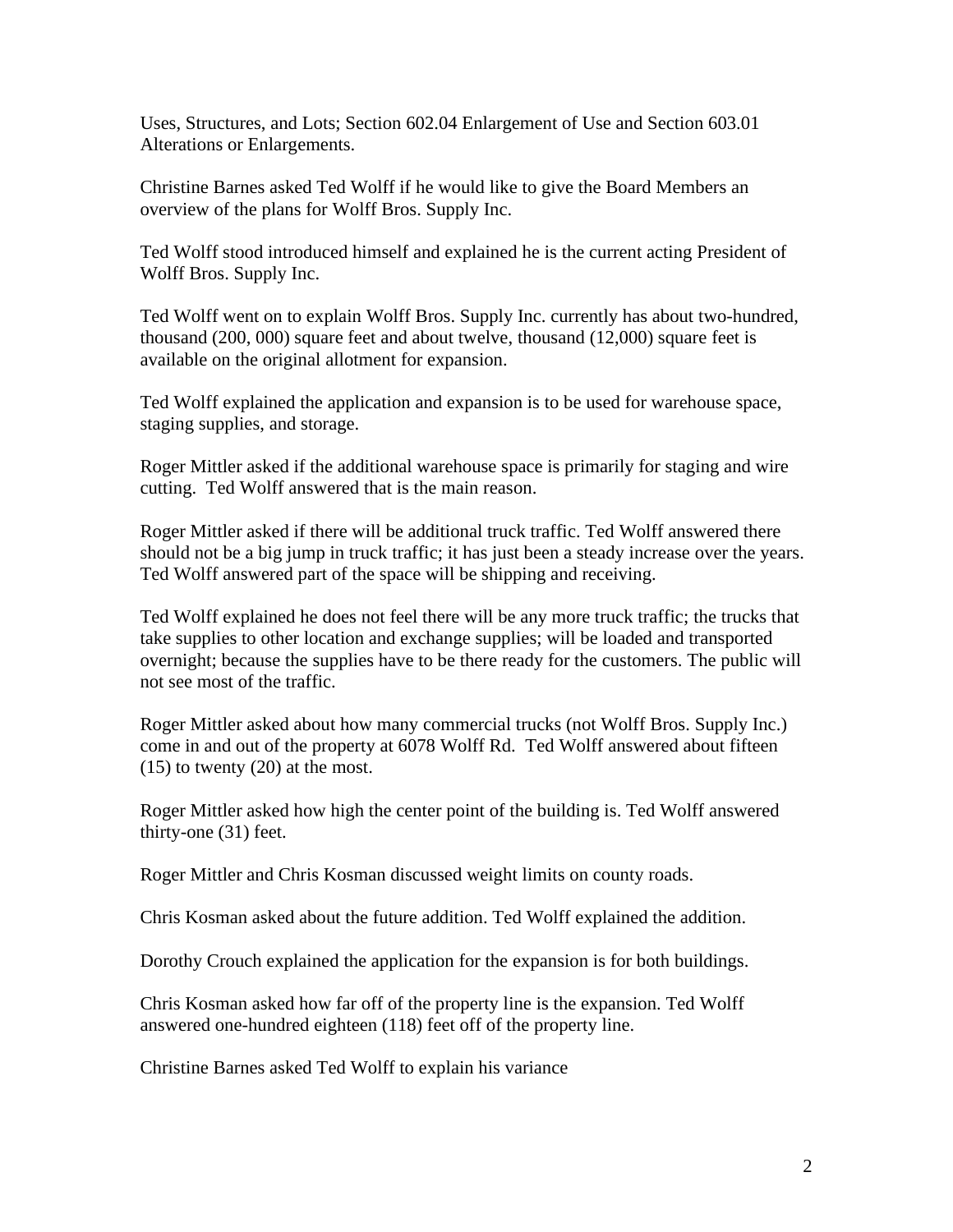Dorothy Crouch, Ted Wolff and Board Members discussed the Variance.

Roger Mittler asked what is the time line for starting the expansion. Ted Wolff answered; he would like to start as soon as possible, a lot of things need to be in place before the expansion is started; may be six (6) to seven (7) months

Roger Mittler asked about screening.

Dorothy Crouch explained Wolff Bros. Supply Inc. tore up the old screening because it had gotten too big, needed to be replaced.

Ted Wolff explained they will be using arborvitaes.

Dorothy Crouch asked Ted Wolff if he has asked Medina County for a new driveway permit yet. Ted Wolff answered no; he started with the York Township Board of Zoning Appeals first.

Christine Barnes read Section 602. 04 then confirmed with Dorothy Crouch that Wolff Bros. Supply Inc is exceeding twenty five percent (25%) more than the existing area of the use; by a huge number.

Dorothy Crouch agreed with Christine Barnes.

Chris Kosman asked Ted Wolff about retention ponds, what do you have currently. Ted Wolff answered most of the roof area goes into the lakes that are on the property. Ted Wolff explained the location of the ponds and knows he will need to contact the Medina County Storm Water Management. Ted Wolff knows there could be a water issue.

Chris Kosman asked if the Wolff Bros. Supply, Inc is sprinkled. Ted Wolff answered, yes.

Chris Kosman asked Ted Wolff how this expansion will affect the number of employees. Ted Wolff answered it should not affect it too much since most of the space will be warehouse, and the employees are corporate, sales, and warehouse combined. Ted Wolff stated they would probably add a few employees.

Chris Kosman stated you might need to expand your parking lot. Ted Wolff stated Wolff Bros. Supply, Inc. did not feel at this time they would need to expand the parking lot.

Roger Mittler asked Ted Wolff when they would be changing the rest of the culvert from a twelve (12) inch to a fifteen (15) inch culvert.

Ted Wolff and George Wolff explained they wanted to do it this year but could not get the supplies they needed. Ted Wolff and George Wolff stated it really depends on the materials arriving and the weather as to when they will be able to change the culvert.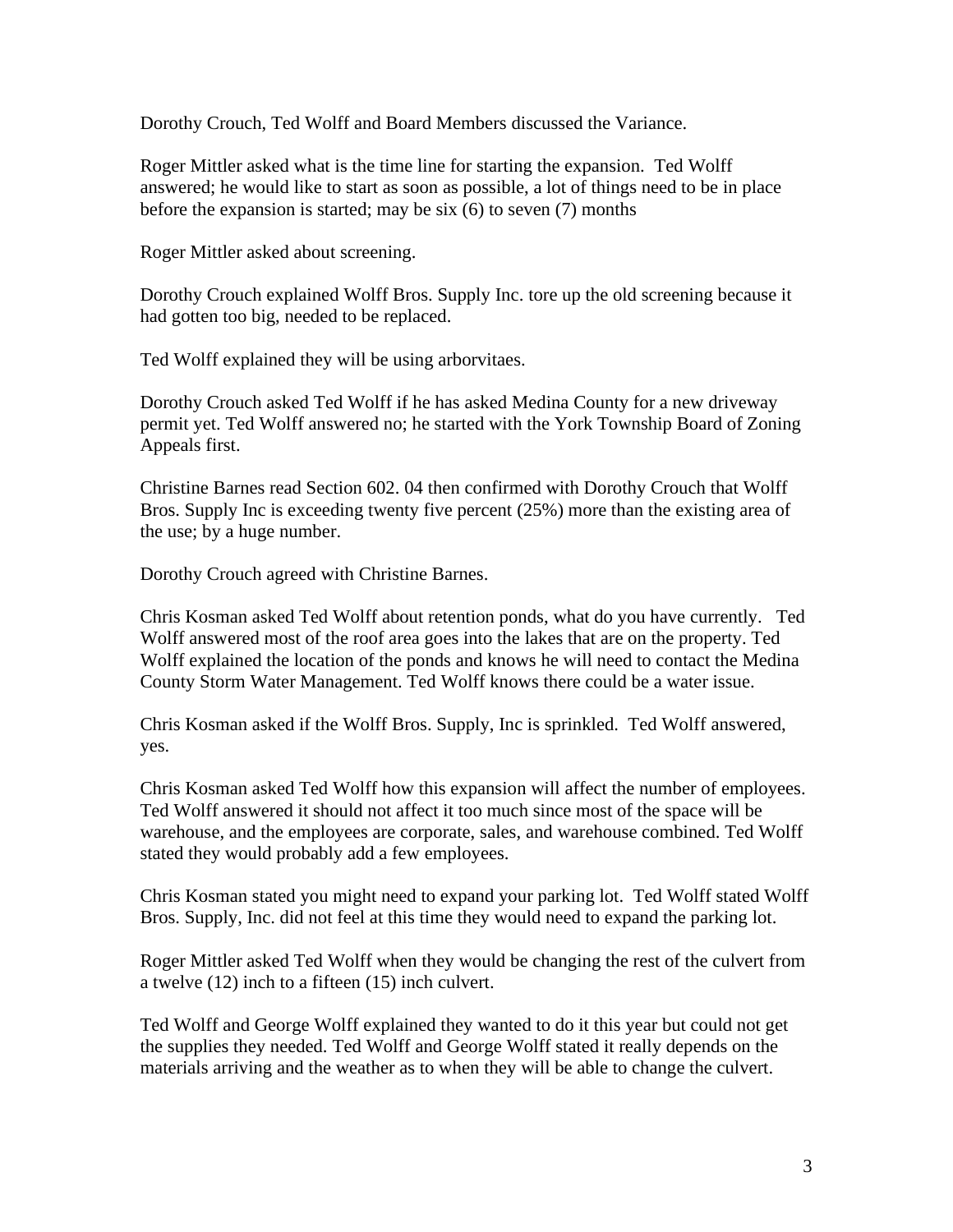Roger Mittler asked if they will continue to farm the rest of the property. Ted Wolff answered yes.

Christine Barnes asked if Wolff Bros. Supply, Inc. is wholesale or retail. Ted Wolff answered they are wholesale but will sell to qualified installers.

Christine Barnes asked if anyone in the audience has any questions or concerns.

David Hull asked what is the width of the addition. Ted Wolff answered one-hundred eighty (180) feet.

David Hull then asked if there is a twenty (20) foot separation between the buildings. Ted Wolff answered about a twenty-six (26) foot separation. Ted Wolff explained they are trying to keep it far enough away for the connecting causeways due to the equipment that will be used.

David Hull mentioned he was asking for safety reasons for the fire department. Ted Wolff mentioned they also need to allow for snow coming off of the roof.

David Hull and Ted Wolff discussed the transmission lines.

Colene Conley asked Ted Wolff who sized the pipe for the culvert. Ted Wolff stated it was between himself and George Wolff, fifteen (15) inch was all the bigger they could go so they could get the culvert below the driveway.

Colene Conley suggested to Ted Wolff to have Medina County come out to check what would work best.

Colene Conley asked about the septic system since you will be adding about forty (40) more people. Ted Wolff answered he does not plan on adding forty (40) more people. Ted Wolff explained they did redo the septic system about three (3) years ago; they have been working with the EPA.

Colene Conley asked if it was ok. Ted Wolff answered yes it is being checked, pumped and always being taken care of.

Ted Wolff stated they would like to have sewer.

Dorothy Crouch mentioned when Wolff Bros. Supply, Inc. comes in for their application for the building they will also need to have something from the Medina County Health Department saying that everything was ok, Medina County Storm Water Management permit, Driveway permits, etc.

The Board Members then proceeded to discuss the Duncan Factors. Roger Mittler explained to all in attendance the reason the Board Members discuss the Duncan factors.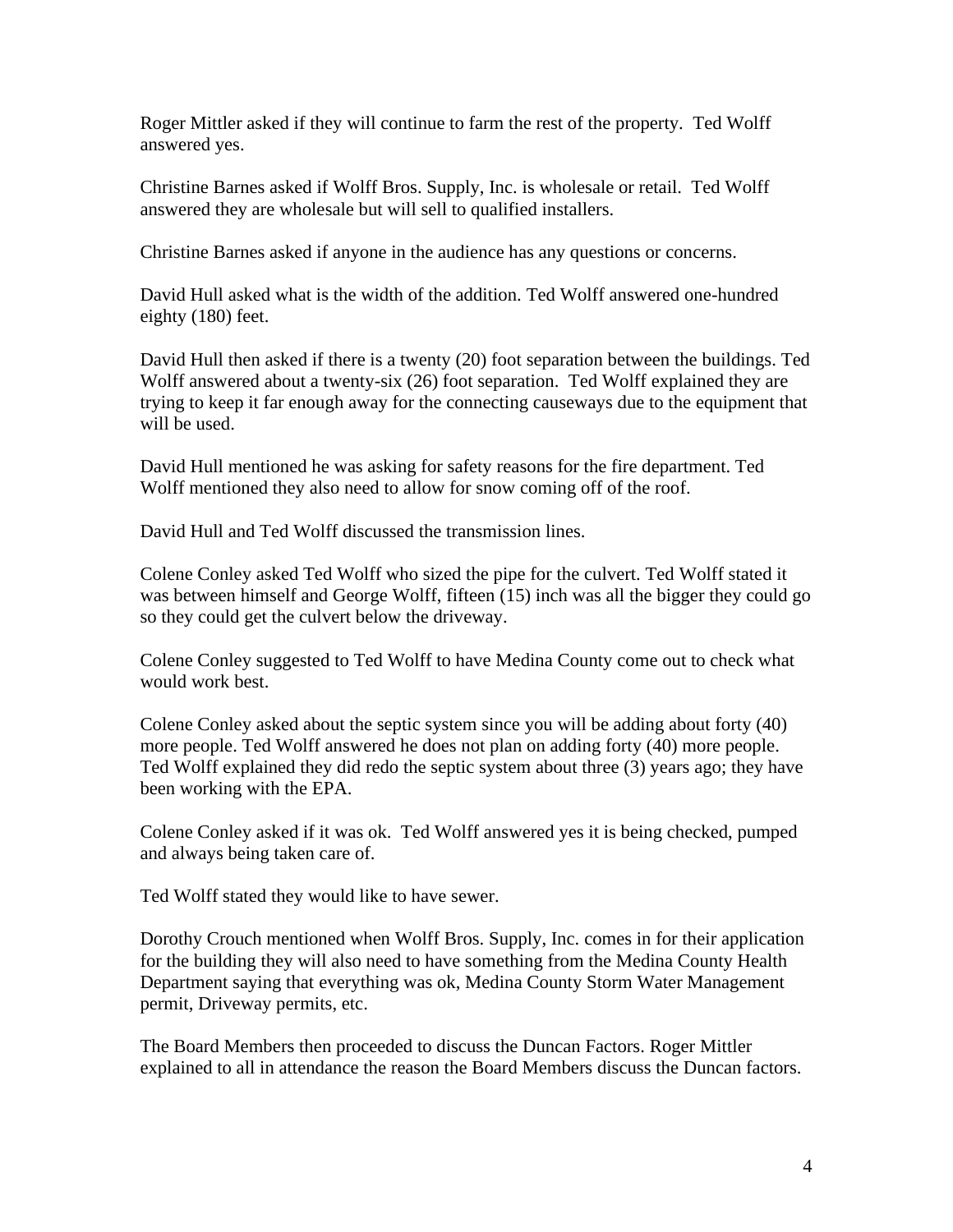*Duncan Factor #1*: Can the property yield a reasonable return without the variance.

Roger Mittler stated from what he heard; since the property is going to continue to be a farm field he would say the answer yes; Christine Barnes said yes; Chris Kosman said yes.

*Duncan Factor #2:* Is the variance substantial.

Roger Mittler answered in his opinion yes, they are asking for ninety-eight thousand (98,000) more than what they already have been granted.

*Duncan Factor #3*: Will the essential character of the neighborhood be substantially altered or; adjoining properties suffer a substantial determent if the variance is granted.

Roger Mittler stated with the screening, color scheme etc. he does not feel the expansion will change the character of the neighborhood substantially. Chris Kosman stated at this time he does not feel the adjoining properties will suffer a substantial determent if the variance is granted. Christine Barnes asked Ted Wolff about the properties to the South of Wolff Bros. Supply, Inc. Ted Wolff answered there are homes, woods and the farm land of Wolff Bros. Supply, Inc.

*Duncan Factor #4:* Will the variance adversely affect the delivery of governmental services.

All members agreed the variance would not have any affect on any governmental services. Roger Mittler stated the Board Members received a memo from the Fire Chief that he has no objection to the expansion.

*Duncan Factor #5:* Did the property owner purchase the property with the knowledge of the zoning restrictions.

Roger Mittler asked how long has Wolff Bros. Supply, Inc. been at this location. Ted Wolff and George Wolff were not sure.

Christine Barnes noted on the application the property was acquired on June 4, 1975. Ted Wolff and George Wolff agreed, yes that is correct.

Christine Barnes asked if it was residential. Dorothy Crouch answered the property is still considered residential, this is a nonconforming use.

Ted Wolff, George Wolff, Dorothy Crouch and Board Members discuss this Duncan Factor.

Roger Mittler, Chris Kosman and Christine Barnes agree the answer to this Factor is yes.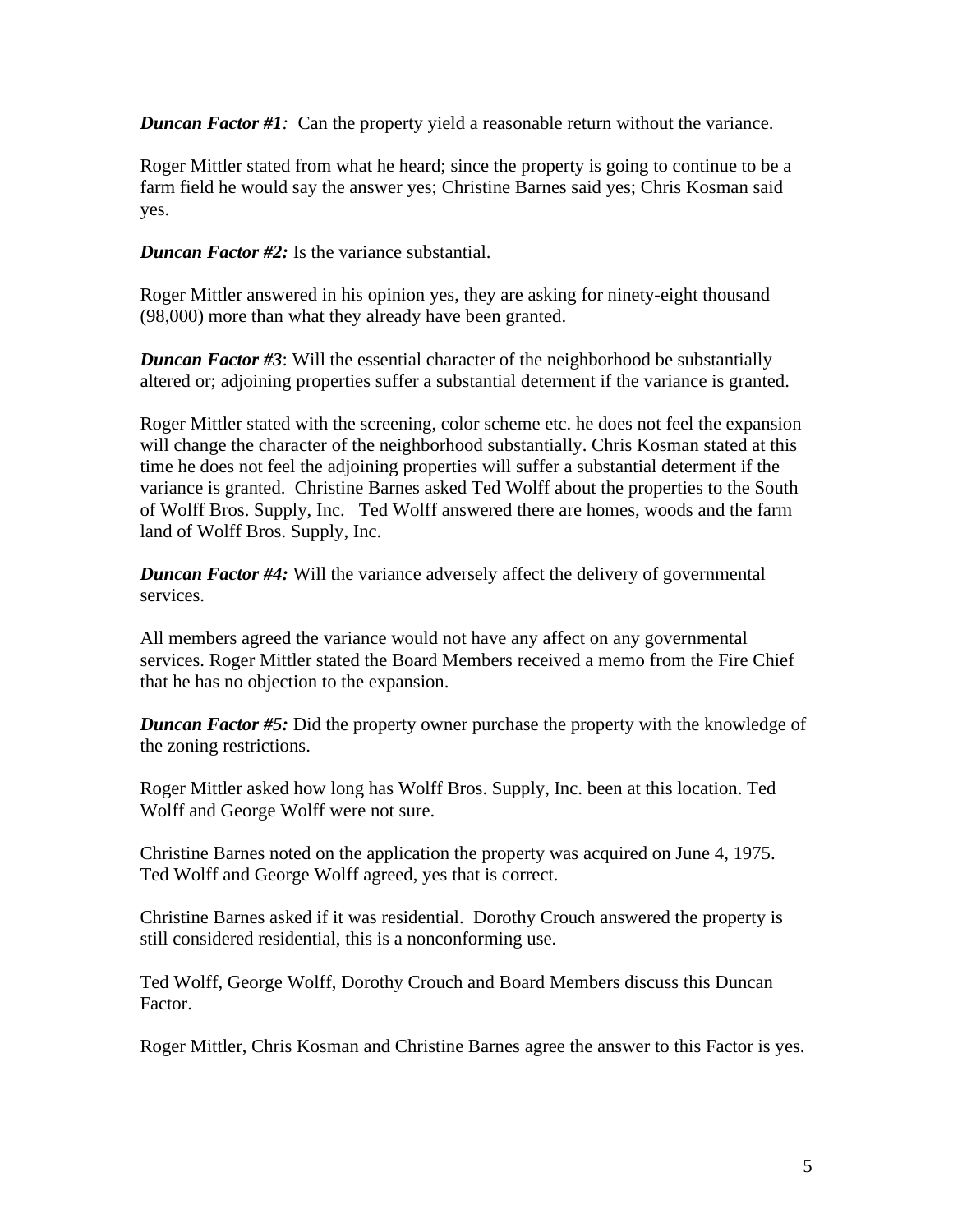*Duncan Factor #6:* Can the problem be solved by some matter other than the granting of a variance.

Roger Mittler stated he did not feel they could solve the problem without a variance; they would have to seek property elsewhere. Chris Kosman stated the problem could not be solved without a variance.

*Duncan Factor #7:* Does the variance preserve the "spirit and intent" of the zoning requirement and Will "substantial justice" be done by granting the variance.

Roger Mittler answered given the location where Wolff Bros. Supply Inc. is at and the buffer around them he would say yes in this particular case. Chris Kosman and Christine Barnes agree with the buffer around them they feel the answer is yes.

The Board Members reviewed their answers to the Duncan Factors:

*Duncan Factor #1:* Can the property yield a reasonable return without the variance. YES

*Duncan Factor #2:* Is the variance substantial. YES

*Duncan Factor #3*: Will the essential character of the neighborhood be substantially altered or; adjoining properties suffer a substantial determent if the variance is granted. NO

*Duncan Factor #4:* Will the variance adversely affect the delivery of governmental services. All members agreed the variance would not have any affect on any governmental services. NO

*Duncan Factor #5:* Did the property owner purchase the property with the knowledge of the zoning restrictions. YES

*Duncan Factor #6:* Can the problem be solved by some matter other than the granting of a variance. NO

*Duncan Factor #7:* Does the variance preserve the "spirit and intent" of the zoning requirement and Will "substantial justice" be done by granting the variance. YES

Christine Barnes asked if any one had any other comments, questions or concerns from the Board Members or the audience. There were no other comments, questions or concerns from anyone present.

Roger Mittler made a motion to grant the variance request from Ted Wolff on behalf of the Wolff Bros. Supply Inc., 6078 Wolff Road, Medina, Ohio (parcel # 045-05B-07-021) the variance is from the York Township Zoning Resolution; Article VI; Nonconforming Uses, Structures, and Lots; Section 602.04 Enlargement of Use and Section 603.01